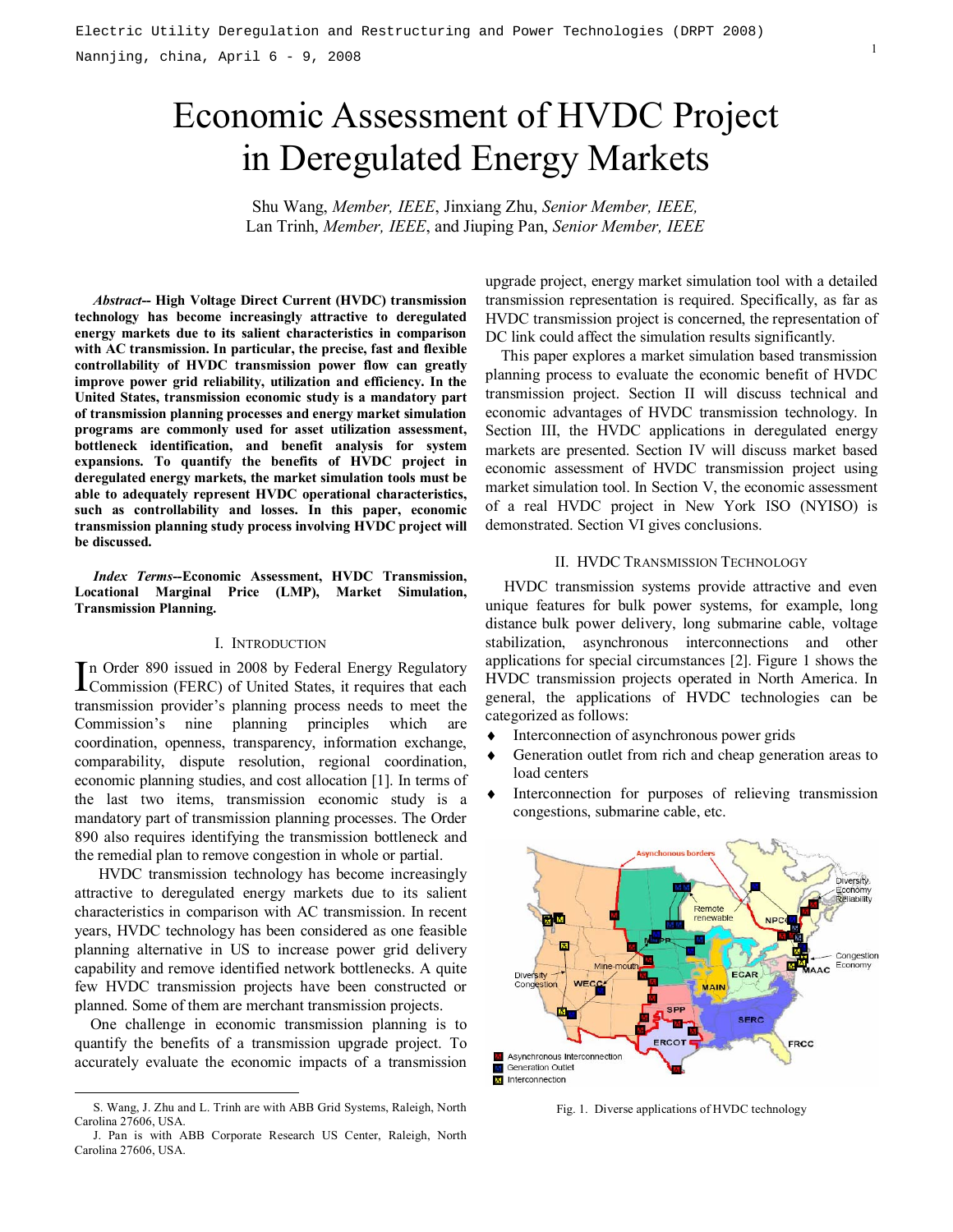# *A. Interconnection of Asynchronous Networks*

 Power import/export between two asynchronous AC networks can be easily implemented by HVDC back-to-back converters. As shown in Figure 1, multiple back-to-back HVDC links are installed along the border between Eastern Interconnection with Western Electricity Coordinating Council (WECC) and Electric Reliability Council of Texas (ERCOT). HVDC transmission technologies are also used to link asynchronous US, Canada and Mexico power systems.

## *B. Bulk Power Delivery through Long Distance*

HVDC transmission systems are particularly suited and economic for delivering bulk power through long distance. In comparison to HVAC transmission, HVDC transmission consumes less conductor consumption, does not require intermediate substations and voltage compensation devices. As such, the annualized capital investment and operational cost of HVDC projects become lower than that of HVAC projects once the length of transmission system is longer than the so-called break-even distance. In addition, delivery of bulk power by HVDC transmission incurs less energy losses than through HVAC transmission. In recent years, a number of ±500kV HVDC transmission projects had been constructed in China to transmit bulk power from central and western hydro generation plants to the heavy load centers in the east coast region and the southern region. More HVDC transmission projects are planned and some of them already under construction including two ±500kV HVDC transmission projects.

## *C. Congestion Managements*

HVDC transmission can bypass the congested pass and deliver power to the load center. Its deliverability will not be affected by the congestion of parallel AC systems as long as the receiving and sending ends have strong connection to AC systems. In some cases, AC line may not even be a feasible option due to the congestion of AC systems. Due to HVDC's controllability and no loop flow from system, it could be a better choice for a merchant transmission project.

## *D. HVDC Light*

HVDC Light is a new technology to transmit power underground and under water over long distance [3]. Besides power exchange, HVDC Light transmission has a number of additional system operational advantages:

- ♦ Sharing of spinning reserve
- ♦ Emergency power import/export
- ♦ Dynamic voltage support
- ♦ Fast response to contingencies

It offers numerous environmental benefits, including "invisible" power lines, neutral electromagnetic fields, oil-free cables and compact converter stations. With extruded DC cables, power ratings from a few tens of megawatts up to more than thousand of megawatts are available. The converter station design is based on voltage source converters (VSCs) employing IGBT power semiconductors that operate with high frequency pulse width modulation. HVDC Light has the capability to rapidly control both active and reactive power independently of each other, to keep the voltage and frequency

stable. One example project is the Cross-Sound Cable (CSC), a 39 km long submarine cable with 330 MW capacity buried in Long Island Sound that connects the electric transmission grids of ISO-New England and Long Island, NY in NYISO [4]. Another recent project is the Estlink Transmission System which operates at  $\pm 150$  kV DC and is rated at 350 MW of active power in either direction. The link interconnects the national grids of Estonia and Finland, enabling the exchange of electric power between the Baltic states and the Nordel electric system.

# III. HVDC APPLICATIONS IN DEREGULATED ENERGY **MARKETS**

## *A. Power Flow Controllability of HVDC*

One of the most attractive features of HVDC transmission system is the precise, fast and flexible controllability of power flow at any desired level within the capacity limit. Transmitting the required current and power is implemented by controlling the converter valves, the core of the HVDC station, which is used for rectifying or inverting electric current. On the other hand, the power flow of AC transmission purely complies with Kirchhoff's laws and is based on the network topology and impedances. In the operation of deregulated energy markets, there are many concerns on lack of adequate power flow controllability and increased network congestion and so-called loop flow or parallel flow problems. Embedded HVDC transmission provides a feasible solution to mitigate these problems. The full controllability of HVDC transmission enables optimized power sharing between parallel AC lines and DC links and controlled inter-area or inter-market power exchanges. Fast flow controllability of HVDC transmission is also desirable for ensuing system security and contingency response.

## *B. HVDC Operation in Deregulated Energy Markets*

In the energy market, the market players submit their bids for energy production or consumption to the ISO or RTO, who is responsible for scheduling the system resources for each hour of the following day (day-ahead market, DA) and the next hour (hour-ahead market, HA) to meet system load subject to transmission and security constraints. This optimization process is commonly called Security Constraint Unit Commitment (SCUC) and Security Constraint Economic Dispatch (SCED). As a fully controllable transmission device, the power flow of HVDC links can be optimally determined in Day Ahead market and Hour Ahead market scheduling based on system economics and security requirements. Therefore, ISO will benefit from HVDC transmission due to increased flexibility to schedule generation and effective congestion management. HVDC transmission system can also be operated as a merchant transmission facility. Similar to a merchant generator, a merchant HVDC transmission system requires a dispatcher to respect both contractual obligations and system security requirements. Flow controllability makes the settlement of pricing power transfers, billing customers, and preventing free riders become easy tasks. One example merchant transmission project in US is the Neptune HVDC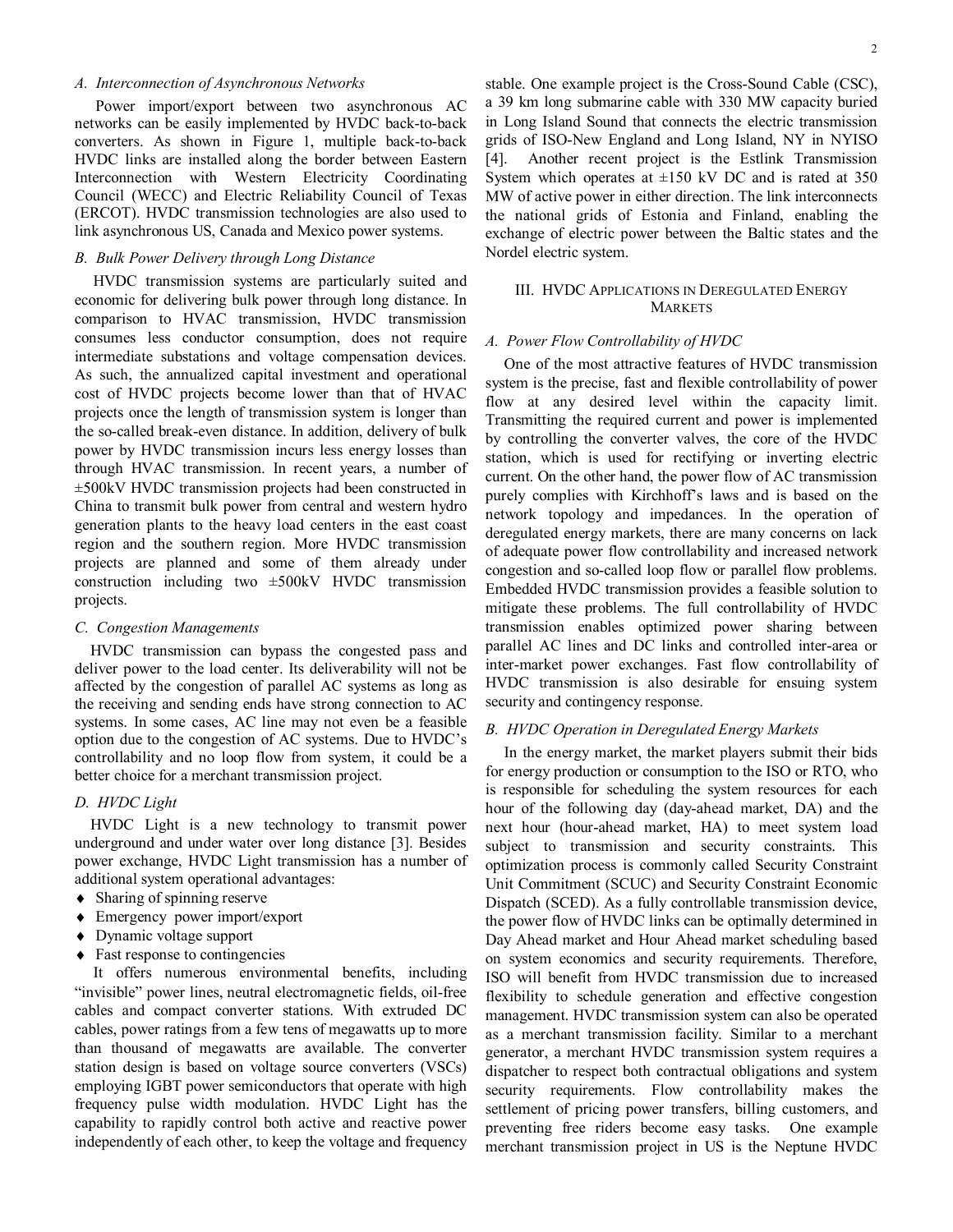Project which connects PJM Regional Transmission Organization (RTO) and NYISO. The HVDC link allows Long Island of NYISO to access diverse sources of low-cost electrical capacity and energy from PJM market and the power flowing on the HVDC link bypasses the congested bottleneck of Long Island import. Furthermore, expensive and less efficient Reliability Must Run units are no longer needed.

# IV. MARKET BASED ECONOMIC ASSESSMENT OF HVDC TRANSMISSION PLANNING

Transmission planning is a very complicated and comprehensive process which involves different kinds of required analysis of steady state, dynamic, stability, reliability and economics [5]. Economics assessment of a HVDC project in the competitive wholesale market is a relatively new task for ISO/RTO. A thorough economic evaluation of proposed HVDC projects versus alternative AC or other plans is required under the deregulated market environment. Accurately forecasting the impacts and benefits of a new HVDC project for all market participants requires a comprehensive market simulation tool that can handle detailed bulk power systems.

# *A. Economic Assessment Methodology*

To evaluate the economic impact of a transmission project, it is necessary to quantify if the proposed project leads to more efficient economic dispatch, eliminate transmission bottlenecks and bring economic benefits to the consumers in the markets. Economic assessment will estimate production cost, generation revenue, congestion cost, load payment, and the cost allocation of the new project to appropriate parties. Each market, such as PJM, ISO-NE and CAISO, has established its own regional transmission expansion planning procedure that includes economic assessment. For instance, CAISO has developed Transmission Economic Assessment Methodology (TEAM) for its economic assessment [6].

ISO is not the only one who concerns about economics of a transmission project, the economic benefit of such project is also a key incentive for the Merchant Transmission Owner (MTO). The long-term benefit estimation of a HVDC project for MTO includes capital cost of line/cable, converts and right-of-way, and the revenue in terms of transmission tariff, maintenance, line usage and market price, discount rate, and so on. If the unknown items in planning stage, like line flow level and market price, can be accurately forecasted, it will give MTO better confidence and knowledge in making investment decision.

## *B. Market Simulation*

To accurately quantify economic benefit of a transmission project, a market simulation program, which integrates transmission and generation planning in a deregulated energy market, is required [7]. Essentially, the core of the market simulation tool is an optimization engine to perform SCUC and SCED with considering detailed transmission and generation representations. The chronological simulation closely mimics the operation of energy market and determines LMP, generation and transmission utilization, system congestions, reliability indices and overall market

performance. The typical structure of the market simulation tool is shown in Figure 2.



Fig. 2. The structure of integrated electric power system and market analysis

 A good database of detailed transmission, generation and load in an energy market is the prerequisite of successful simulation. Data can be classified into the following broad categories:

- ♦ Supply Generating units types, capacity, thermal unit heat rates, operational characteristics, bidding information, hydro generation, pumped storage plants, and renewable resource production data
- Demand Spatial load distribution over time
- Transmission Network topology, transmission line characteristics, and transmission constraints, such as, interface limits, operational nomograms, and contingency constraints

Besides the deterministic market conditions, economic analyses also have to address uncertainty of future market condition. Typically, the uncertainties include market rules, generation and transmission availability, hydro condition, fuel price, load forecast and bidding strategies. The tool not only quantifies the benefits for each market's entity but also is capable to calculate probability of the benefits.

#### *C. HVDC Transmission Model for Market Simulation*

Because of the flow controllability of HVDC, it is modeled completely different from AC lines. HVDC line flow can be scheduled based on either contractual agreement or market condition, such as LMP (Locational Marginal Pricing) price and transmission congestions. Conceptually, HVDC lines are modeled as a controllable device to incorporate with generation dispatch to meet system demand with respect to transmission constraints and minimizing system production cost. Meanwhile, the flow limit, operation and maintenance cost, wheeling charge and ramping rate (depends on the type of technologies) of HVDC lines need to be taken into consideration as well. Large system simulation capability is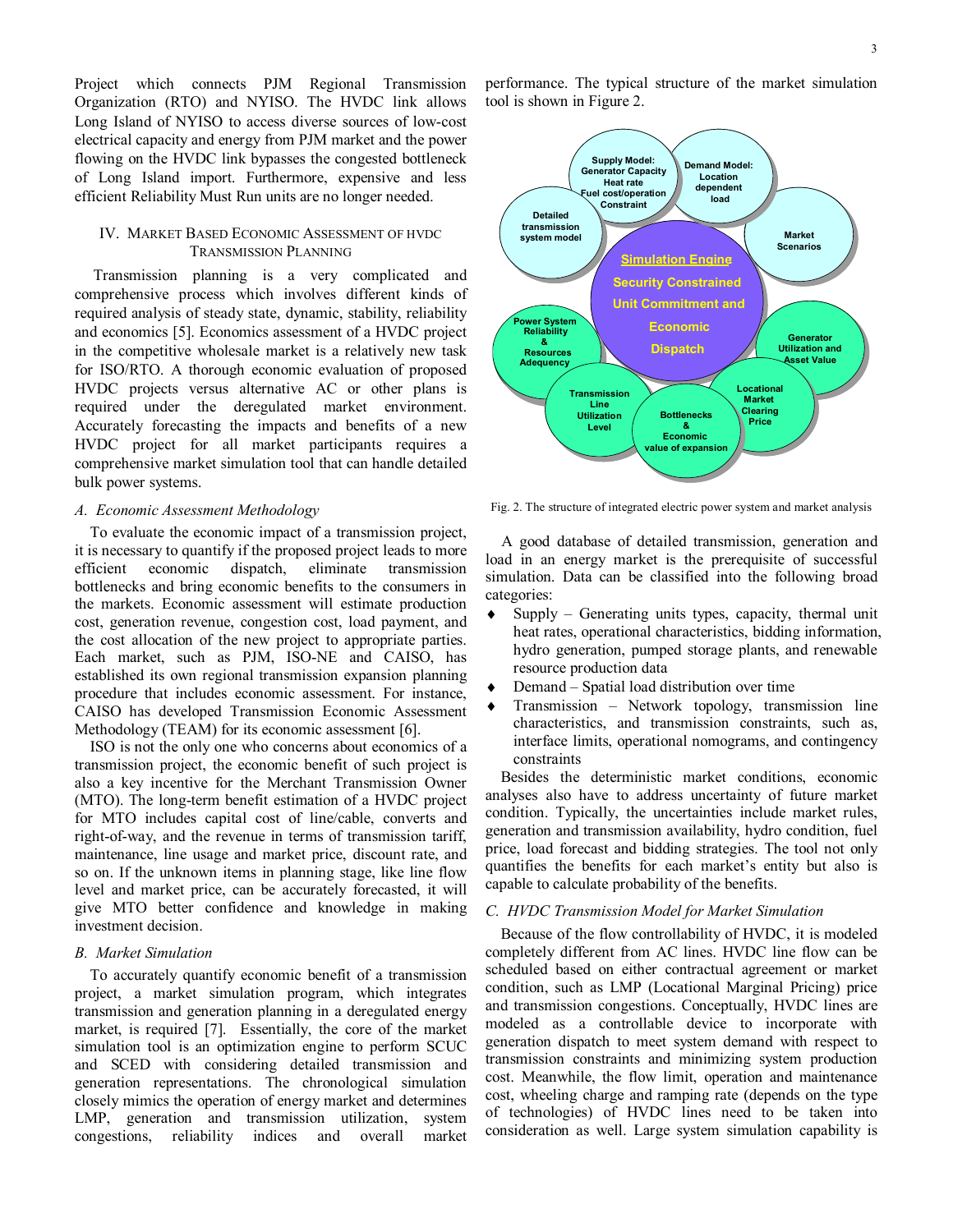desired to capture the short-term transactions between energy markets. Especially, for the HVDC links connecting two markets, the HVDC flow should be scheduled based on both market conditions.

One of the three components of LMP is loss component that reflects the loss adjustment cost to serve the next MW load at specific network location, as well as the out-of-merit generation re-dispatch. Because transmission losses are the quadratic function of line flow, modeling losses in linear programming based market simulation tool is a challenge. Loss modeling for HVDC links is completely different from AC transmissions loss modeling and requires special treatment due to the controllability of DC line flow. HVDC flow will increase as the LMP at receiving end is higher than the LMP at sending end plus its operation cost and DC incremental cost of losses till the limit of the DC line is reached. Modeling HVDC system with and without losses may result in a quite different flow pattern and has significant impact on the economic assessment of the HVDC project. Figure 3 lists the flow duration curve of Pacific HVDC Intertie (PDCI) based on 2002 historical data and 2008 WECC study results with and without modeling loss. Modeling loss will give a more realistic flow pattern.



Fig. 3. Pacific HVDC Intertie flow comparison

#### V. CASE STUDY

#### *A. Background*

As a study example, a market based economic assessment of a proposed New York Regional Interconnection (NYRI) HVDC project in New York ISO (NYISO) control area, has been performed using a market simulation program, GridView [8]. Figure 4 shows the NYRI HVDC project, extending 190 miles from upstate New York to southeast New York immediately close to New York City (NYC) [9]. The two terminals of NYRI HVDC are located in Hudson Valley zone and Mohawk Valley zone, respectively. It is designed with a rated power flow capacity of 1200MW at a nominal voltage of ±400kV. The study system database was built based on the NYISO system data available from public domains and is comparable to the real system in scope and complexity. However, no claim is being made by the authors that the projected system conditions and modeling assumptions are consistent with NYISO or MTO projections. The methodology

and procedure in economic analysis and transmission planning study are shown below. The simulation results and analysis are presented here for illustrative purposes only.



Fig. 4. The NYRI HVDC project layout in NYISO control area

Foremost, it is critical to establish a credible base case with existing systems [10]. In this study, besides NYISO control area, it is necessary to include immediate neighbor systems, PJM and ISO-NE, for accurately modeling the boundary flow condition and power exchange. There are about 2000 generation units (thermal, hydro, pumped storage, renewable resource) in the model. Detailed three-pool transmission systems from 0.48 kV to 765 kV are included in the database. Flow limits of major transmission branches, interfaces, and contingency constraints are enforced.

## *B. Simulation Results and Analysis*

Two one-year simulations of the base case and the case with the HVDC project were performed. The base case was tuned and benchmarked against historical market data, such as, power flows of major interfaces, zonal hourly LMP values. Figure 5 illustrates the power flow benchmark for UPNY-CONED interface between historical data and simulated result.



Fig. 5. Interface flow benchmarking for base case

Figure 6 shows the chorological and duration curves of the NYRI HVDC power flow during the simulation year. The HVDC is fully loaded for more than 1000 hours and operated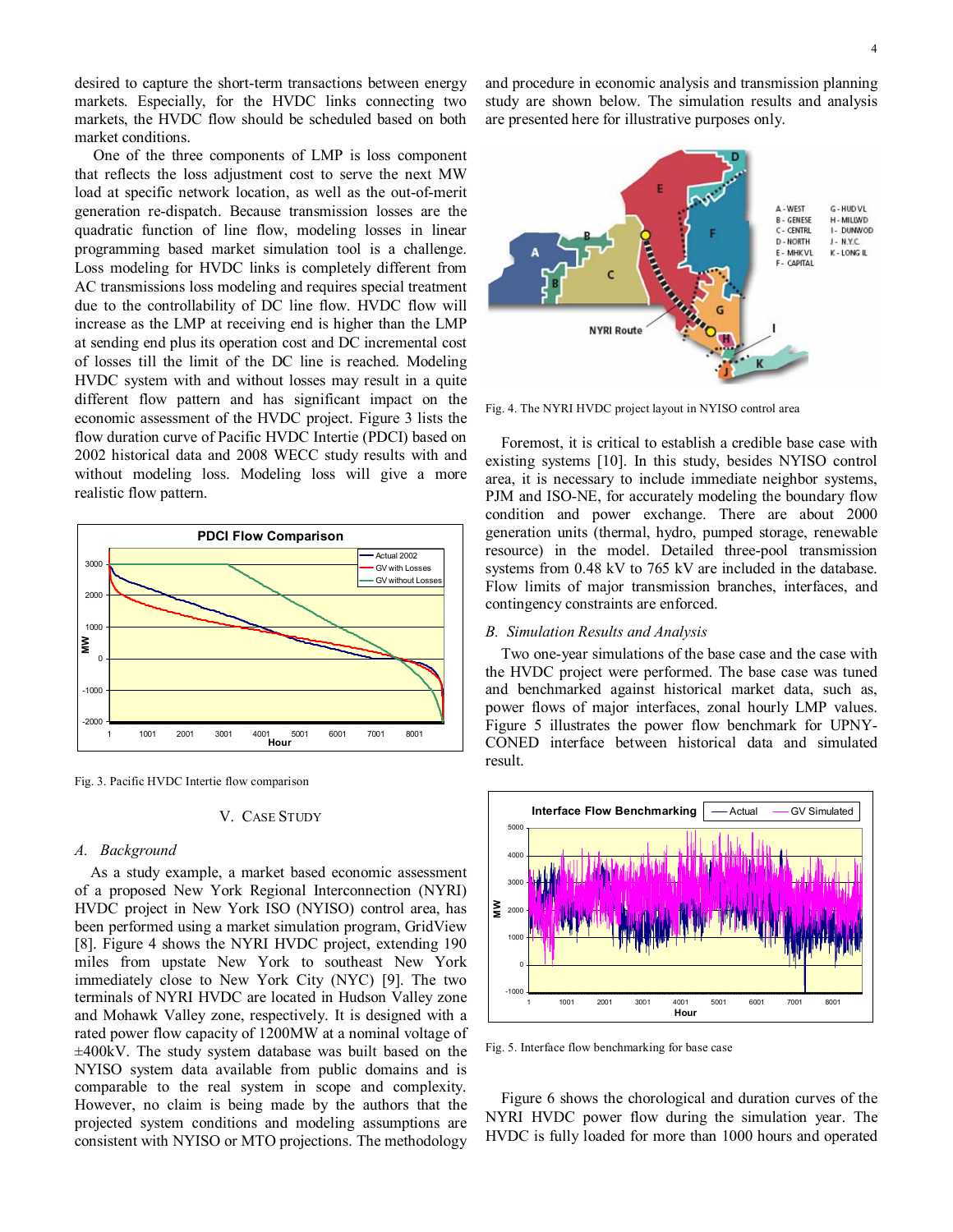above 700 MW for about 75% time of the year. Especially, during summer peak months, more power is delivered by the HVDC from north to southeast of NYISO bypassing the congested AC networks.



Fig. 6. The HVDC time series and duration curve

Table 1 shows the comparison of NYISO zonal load weighted LMP between the two cases. Cheap and clean energy was delivered from the north to congested downstate areas for most of the time. The results show that, with the NYRI HVDC link, the annual average LMP of all NY downstate zones, including Hudson Valley, Long Island, Millwood, NY City and Dunwoodie, consistently decreased about 0.5 \$/MWh. On the opposite, LMP of the upstate NY zones increases. Furthermore, the LMP difference between Hudson Valley and Mohawk Valley zones reduced from 3.35 \$/MWh to 1.94 \$/MWh.

| LMP (\$/MWh)         | <b>Base Case</b> | <b>HVDC Case</b> | <b>Difference</b> |
|----------------------|------------------|------------------|-------------------|
| <b>Hudson Valley</b> | 52.28            | 51.77            | $-0.52$           |
| Long Island          | 53.95            | 53.52            | $-0.43$           |
| Millwood             | 52.76            | 52.25            | $-0.51$           |
| <b>NYCity</b>        | 52.92            | 52.45            | $-0.46$           |
| West                 | 46.27            | 46.97            | 0.70              |
| Dunwoodie            | 52.83            | 52.33            | $-0.50$           |
| Central              | 47.62            | 48.42            | 0.80              |
| North                | 48.77            | 49.74            | 0.97              |
| Mohawk Valley        | 48.93            | 49.83            | 0.90              |
| Capital              | 50.75            | 51.21            | 0.46              |
| Genessee             | 47.46            | 48.33            | 0.87              |

TABLE 1 NYISO ANNUAL AVERAGE ZONAL LOAD WEIGHTED LMP (\$/MWH)

Table 2 presents the annual NYISO zonal load payment changes with NYRI project and one can see that zones in southeast NY pay less for the energy. Furthermore, for the most congested load centers, NY city and Long Island, load payment has been reduced the most. The main reason is because the HVDC link can transfer cheap power from upstate NY. Consequently, less energy is provided by the local expensive units. Additionally, NYISO, as a whole, benefits from the lower average LMP and less energy cost.

TABLE 2 NYISO ANNUAL ZONAL LOAD PAYMENT (M\$)

| Load Payment (M\$)   | <b>Base Case</b> | <b>HVDC Case</b> | <b>Difference</b> |
|----------------------|------------------|------------------|-------------------|
| <b>Hudson Valley</b> | 601.63           | 594.52           | $-7.11$           |
| Long Island          | 1408.08          | 1393.06          | $-15.02$          |
| Millwood             | 151.29           | 149.43           | $-1.85$           |
| <b>NYCity</b>        | 3288.43          | 3251.16          | $-37.27$          |
| West                 | 757.69           | 769.42           | 11.73             |
| Dunwoodie            | 385.17           | 380.23           | $-4.94$           |
| Central              | 842.44           | 856.47           | 14.03             |
| North                | 351.59           | 358.38           | 6.79              |
| Mohawk Valley        | 371.14           | 378.05           | 6.91              |
| Capital              | 590.11           | 596.50           | 6.39              |
| Genessee             | 552.95           | 563.58           | 10.63             |

Transmission flow pattern and congestion bottleneck has been changed quite a bit due to the controllability of HVDC to avoid causing loop flow on parallel AC systems. The parallel AC system's congestion costs decrease due to NYRI project. For example, congestion hours of UPNY-SENY interface, mainly representing the power import to Hudson Valley from upstate NY (see Figure 4), decreases by 88%. The NYRI may increase the congestion cost of its downstream paths, especially for the originally congested paths into NY City. For example, average flow of Dunwoodie South interface, crossing NY City, Long Island and Dunwoodie, increases by 20%.

#### *C. Economic Benefit Calculations*

In quantifying total NYISO societal economic benefits of the NYRI HVDC project, its societal economic benefits consist of three parts: the reduction in consumer payments, the increase in generation net profit, and the increase in congestion revenue.

- $\triangle$  Consumer Surplus (CS) reduction in load payments
- Producer Surplus  $(PS)$  profit of generator owners
- $\triangleleft$  Transmission Surplus (TS) increase in the transmission rent
- $\triangle$  Total benefits = CS + PS + TS

Based on the described methodology, table 3 shows the annual economic benefit of the new HVDC link in NYISO during the simulation period. As expected, consumer payment is reduce 9.72 M\$. However, producer net profit increases 27.45 M\$. It indicates that building the HVDC link will bring more economic benefits for generation owners than load consumers. Total transmission congestion revenue decreased by 10.89 M\$. Therefore, transmission owner will collect less congestion rents. Overall, the NYISO societal economic benefit from the new HVDC link is 26.28 M\$ for the study year.

Based on the study result, the NYRI HVDC project will bring annual benefit of 26.28 M\$. However, life cycle analysis will need to be performed to complete economic assessment. Ideally, if the southern terminal of HVDC can be extended into NY City, higher economic benefits and less transmission bottlenecks will be expected. Besides the economic and engineering concerns, nevertheless, the right-of-way and related policy of city infeed transmission expansion will also need to be addressed.